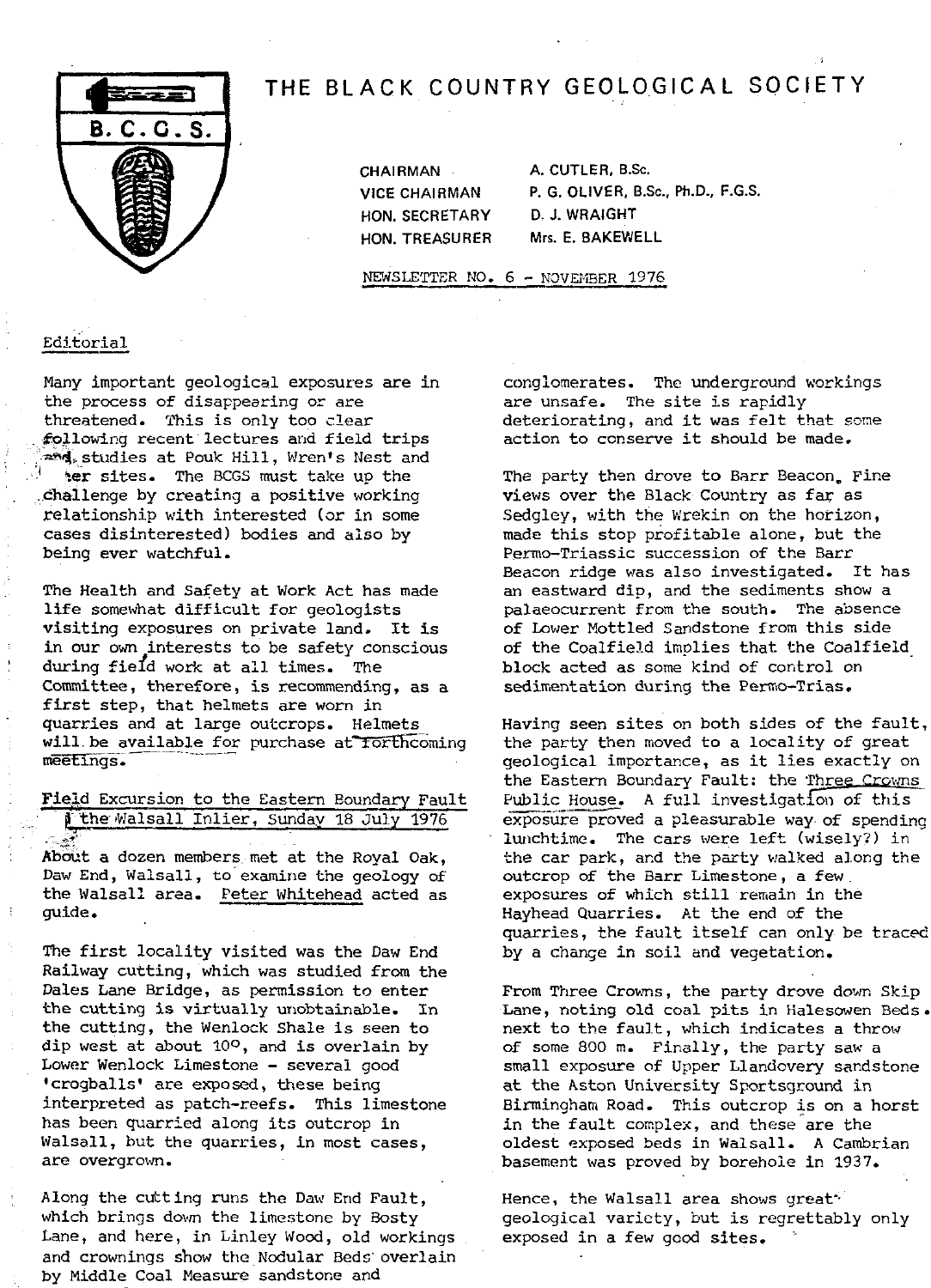#### Next Formal Meeting - Annual Social

This year, the 'get-together' of members will be on Thursday 18th November at the 'Old Mill', Windmill Street, Upper Gornal, Dudley. Come and enjoy a cosy, friendly evening with a superb buffet. Tickets £1.50 from Eileen Bakewell (Kingswinford 79589).

#### Next Lecture - 9th December

Doug Bedson will lecture on 'The History of Tectonics', Dudley Library 7.45 p.m. Tea and biscuits at 7.15 p.m.

### Trip Through Dudley Canal Tunnel

On Sunday August 22nd, approximately 56 mem s and friends enjoyed a quided trip through Dudley Canal Tunnel. John Horton of the Canal Trust described the construction of the tunnel and the interesting features as they were reached.

The first 150 yards are *the* oldest part of the tunnel and leads to Skirts Hill Basin and then Castle Hill Basin. The latter is interesting geologically and can be reached by foot. There are 3 exits from the Basin, two forming the present tunnel and the other leading to the disused and blocked Wren's Nest Tunnel.

The main section of tunnel 2904 yards long. cuts through a variety of rocks and the <sup>4</sup>unnel has been lined where the rocks  $\frac{1}{2}$  oft or unstable.

The first notable feature is Cathedral Arch which is the underground junction of canals leading to disused mines beneath Castle Hill.

Quarry Pit, one of the original constructional shafts has some beautiful oxide stained stalactite formations. Calcite formations are found throughout a large proportion of the tunnel in the form of "curtains" stathed by iron oxide and calcite straws-hanging from the roof.

The tunnel was started at various *places* along its course and the effects of this can be seen in the Basalt Cavern at 39 chains. This is an unlined section and shows the shot. holes drilled from opposite directions. This is the only point from which both ends of the tunnel can *be seen.*

The southern end of the tunnel has been affected by mining subsidence resulting in *"The Bulge" and "The* Gaol" where a complete layer of brick had to be removed to allow boats through.

The last 10 chains of the tunnel were rebuilt in the 19th century because of mining subsidence. This is also the driest part of the tunnel because water drains through the tunnel to disused mine workings below.

During the two hour trip, members were given. an opportunity to 'leg' the boat and several people including children took up the offer and managed to propel the boat for a short distance.

At the end of the trip, members were given the opportunity to purchase booklets and souvenirs.. If anybody else would like copies of the Dudley Tunnel booklet, please contact the Hon. Secretary.

## The Black Country Geologist

A number of publication problems have held up the appearance of The Society's Journal. Every effort will be made to produce it as soon as possible.

#### Muck low Hill Exposure

It is hoped that as soon as the recording at<br>Pouk Hill is complete, more time can be spent at the Mucklow Hill exposure. The latter is proving to be extremely significant with much debate about the form of the junction between the Etruria Marl and the Halesowen *Beds.* All excavations in the area must be carefully monitored, and these and existing exposures mapped.

It is hoped to fix a field trip date in the near future.

#### Conserving Shropshire's Geology

The Society was pleased to welcome Dr. Toghili on September 23rd who started his lecture by defining the word conservation as:Active intervention to A) Make sites last longer, or B) To preserve a site for ever.

With the use of some excellent slides, Dr. Toghill in his role as a member of the Shropshire Conservation Trust showed how he was actively involved in both types of conservation.